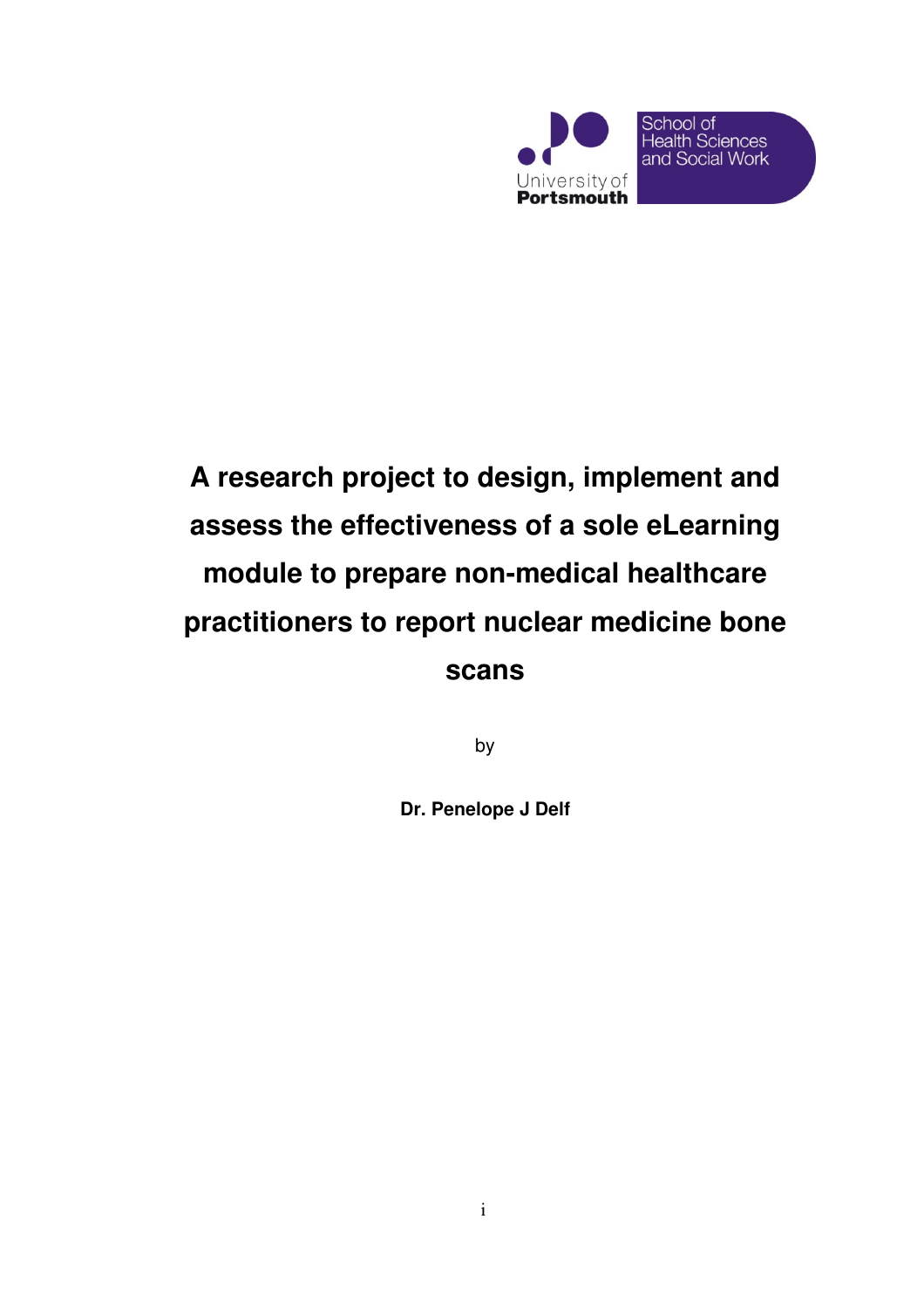## **Abstract**

The premise for this research initially stemmed from a perceived crisis facing the provision of the nuclear medicine service within the United Kingdom, the possible impact posed by the shortage of nuclear medicine clinicians and the untapped potential of a body of non-medical healthcare practitioners working within the nuclear medicine sector to whom recognised additional roles, such as reporting of images, may sensibly be delegated. Yet, despite the support by various professional bodies and colleges, uptake is not widespread and appears to be ill provided for in terms of educational programmes.

From an educational perspective, with ever advancing technology and the ubiquity of web based resources, eLearning within healthcare is still in its infancy. Certainly its ability and flexibility to reach geographically diverse populations of learners, is undisputed, yet whilst advantageous to the professional learner in accessing material away from a restricted campus based environment, its efficacy to teach a skill, or competence, and indeed to translate this to clinical practice remains largely unproven.

With both these issue in mind, the project question was posed as to whether it was possible to establish the efficacy and credibility of an eLearning resource to prepare and support the training of non-medical healthcare practitioners working within the field of nuclear medicine in reporting of bone scans.

#### **Research aim and method**

To design, implement and evaluate the impact/effectiveness of a solely e-based learning module to prepare non-medical healthcare professionals to report nuclear medicine bone scans and to ascertain its application as an educational programme for a wider audience.

Using an experimental instructional design method, a module was created using various software packages accessible through a virtual learning environment provided by the University of Portsmouth. This enabled the uploading and provision of academic content, interactive elements and an image database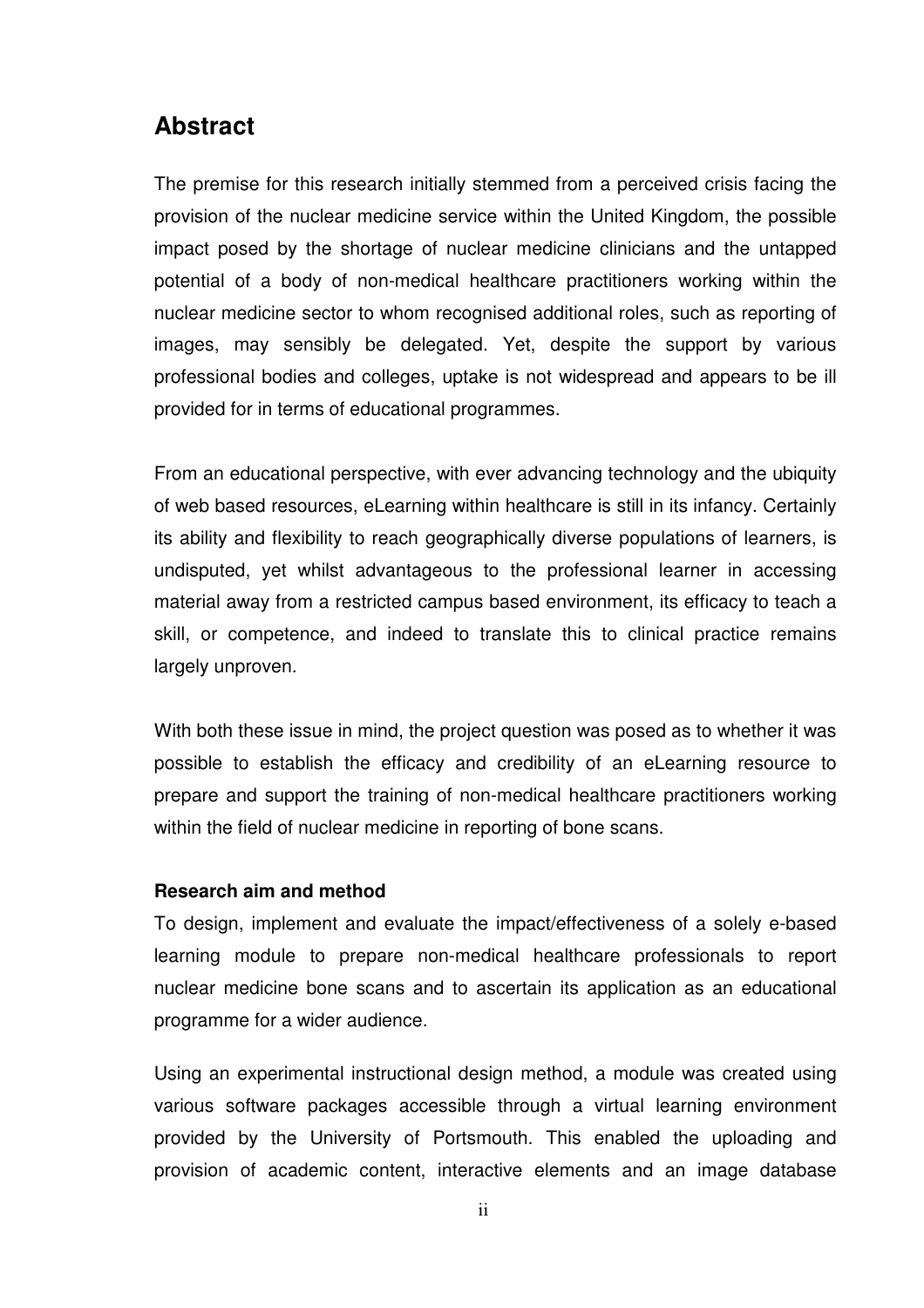through which a 'real-to-life' learning package, similar to the clinical situation, could take place.

Volunteers were invited to take part in the trial, working their way through a series of knowledge and competence based assessments (formative and summative) and to participate in two surveys at the beginning and on completion of the module. Additional data was gathered through quantitative features embedded within the learning management platform.

### **Findings**

Of thirty-three volunteers recruited to the programme, sixteen completed all the advised summative elements and surveys. From a functional design perspective, the module was well received, pinpointing the benefits and need for this type of resource within the nuclear medicine sector, although the programme would benefit from further refinement for more widespread commercial use.

The eLearning programme clearly demonstrated knowledge gain, although its ability to impart a new skill/ competence, in terms of reporting, can only be cautiously expressed. Those with less experience showed the most marked improvement and as a cohort, there was statistical improvement in discerning normal from abnormal appearances. None of the cohort reached the desired level of concordance in the report writing elements with the reference standard reports, although this may have been constrained due to programme limitations. There was, however, sufficient evidence to suggest the programme may be potentially suitable as a self-audit tool for reporting, or as a general continuing professional development resource.

#### **Conclusion**

eLearning holds widespread appeal to the practising healthcare professional in terms of its ability and flexibility to deliver education, suiting individual learning needs. It should be easily navigable, stimulating and interactive and wherever possible mimic the professional context.

The effectiveness of this programme to prepare non-medical healthcare